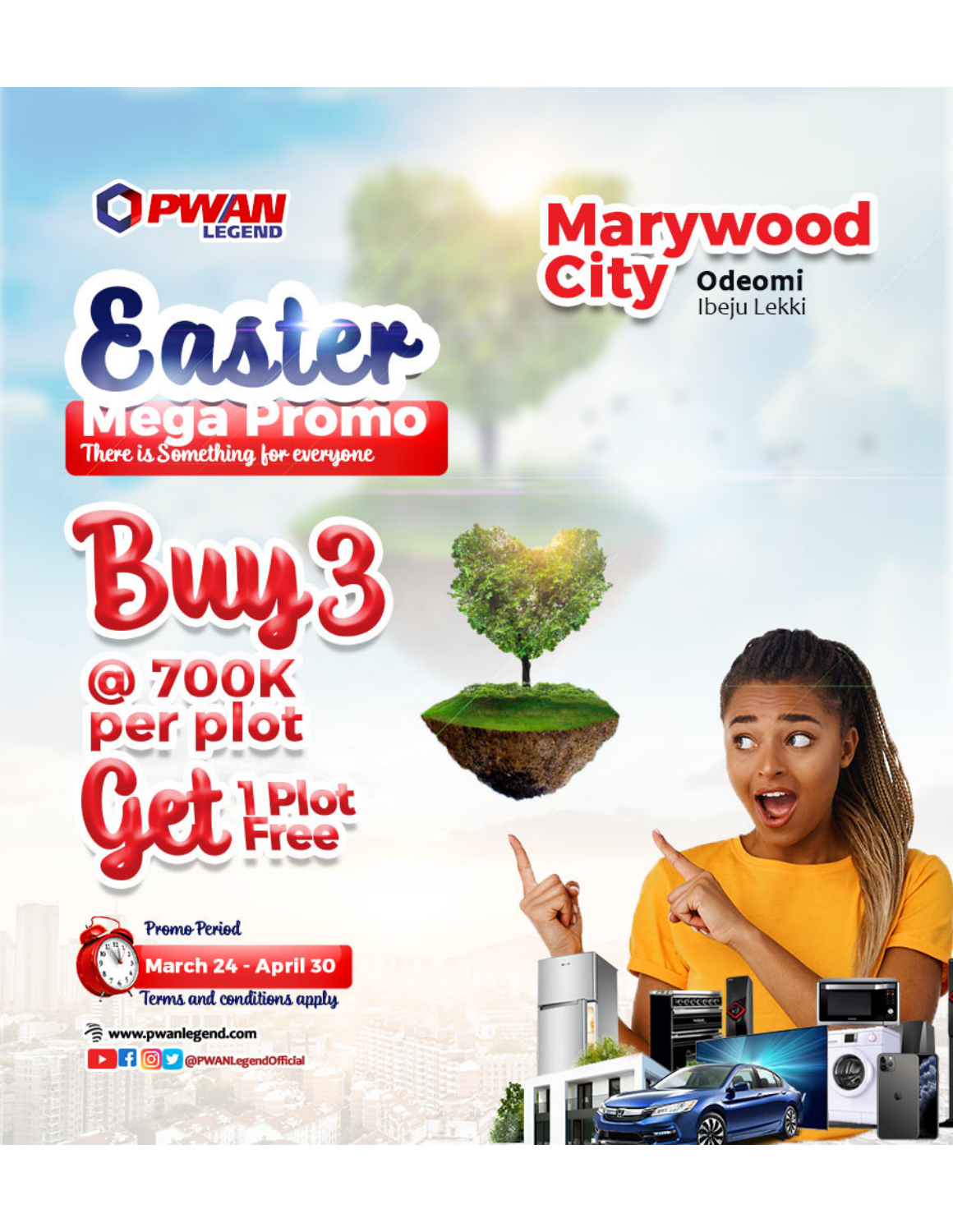| <b>PWAN</b>                                                            |                                       | <b>IARYWOOD CITY LAGOS</b>                                            |                                   |  |
|------------------------------------------------------------------------|---------------------------------------|-----------------------------------------------------------------------|-----------------------------------|--|
|                                                                        | <b>NOTE: INSTANT PLOT RESERVATION</b> | <b>SUBSCRIPTION FORM</b>                                              |                                   |  |
| <b>TYPES OF PLOTS:</b><br><b>RESIDENTIAL</b>                           | COMMERCIAL (ATTRACTS 10%)             | 300 SQM                                                               | <b>AFFIX</b><br><b>A PASSPORT</b> |  |
| PAYMENT PLAN: OUTRIGHT:<br>DURATION:                                   | <b>INSTALMENT</b>                     | PLOT SIZE: 450 SQM<br><b>DURATION:</b>                                | <b>PHOTOGRAPH</b>                 |  |
| <b>NUMBERS OF PLOTS:</b>                                               | CORNER PIECE (S) (ATTRACTS 10%)       | 600 SQM<br>900 SQM                                                    |                                   |  |
| <b>SECTION 1: SUBSCRIBERS DETAILS</b>                                  |                                       |                                                                       |                                   |  |
| NAME:<br>Surname                                                       |                                       | <b>Other Names</b>                                                    |                                   |  |
|                                                                        |                                       |                                                                       |                                   |  |
| <b>NAME OF SPOUSE:</b>                                                 |                                       | <b>Other Names</b>                                                    |                                   |  |
| <b>ADDRESS:</b>                                                        | Surname                               |                                                                       |                                   |  |
|                                                                        |                                       |                                                                       |                                   |  |
| <b>GENDER</b><br><b>DATE OF BIRTH:</b><br><b>MALE</b><br><b>FEMALE</b> |                                       |                                                                       |                                   |  |
| <b>MARITAL STATUS'</b>                                                 |                                       | <b>NATIONALITY</b>                                                    |                                   |  |
| <b>OCCUPATION</b>                                                      |                                       | <b>EMPLOYERS NAME</b>                                                 |                                   |  |
| <b>COUNTRY OF RESIDENCE</b>                                            |                                       | <b>LANGUAGE SPOKEN</b>                                                |                                   |  |
| <b>EMAIL ADDRESS'</b>                                                  |                                       |                                                                       |                                   |  |
| <b>TELEPHONE NUMBER'</b>                                               |                                       | <b>MOBILE NUMBER'</b>                                                 |                                   |  |
| <b>SECTION 2: NEXT OF KIN</b>                                          |                                       |                                                                       |                                   |  |
| <b>NAME:</b>                                                           |                                       |                                                                       |                                   |  |
| <b>ADDRESS</b>                                                         |                                       |                                                                       |                                   |  |
| PHONE NUMBER                                                           |                                       |                                                                       |                                   |  |
| <b>EMAIL ADDRESS</b>                                                   |                                       |                                                                       |                                   |  |
|                                                                        |                                       | <b>SECTION 3: SUBSCRIBER'S DECLARATION</b>                            |                                   |  |
|                                                                        |                                       | hereby declare that all the information provided on this subscription |                                   |  |
|                                                                        |                                       |                                                                       |                                   |  |
| SIGNATURE OF THE SUBSCRIBER' ______________________________            |                                       |                                                                       |                                   |  |
|                                                                        |                                       |                                                                       |                                   |  |
| <b>FOR REFERRAL DETAILS</b>                                            |                                       |                                                                       |                                   |  |
| CONSULTANT NO/ID                                                       |                                       |                                                                       |                                   |  |
| <b>NAME</b>                                                            |                                       |                                                                       |                                   |  |
| <b>DATE</b>                                                            |                                       |                                                                       |                                   |  |
| PHONE NO                                                               |                                       |                                                                       |                                   |  |
| <b>EMAIL</b>                                                           |                                       |                                                                       |                                   |  |